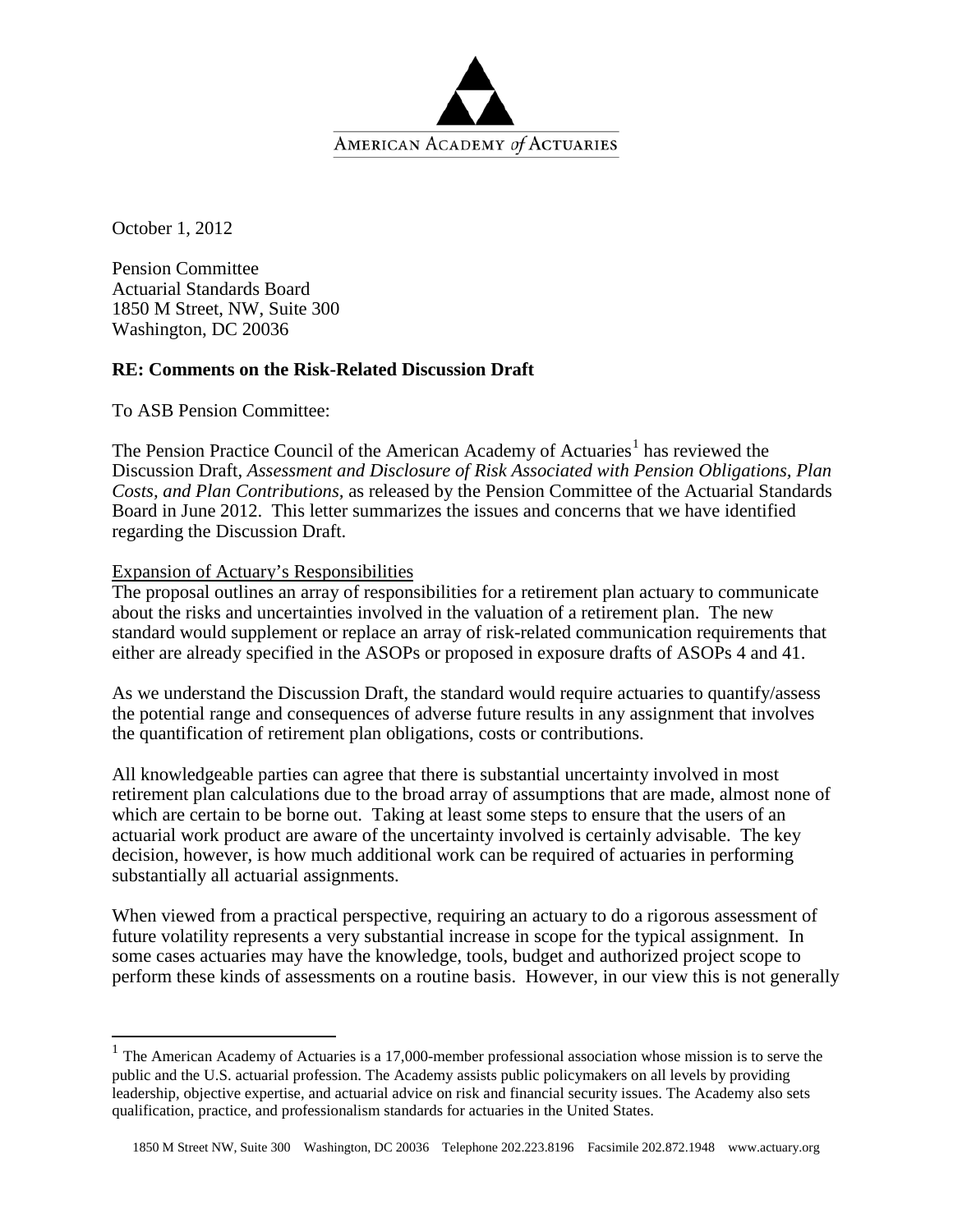the case. For that reason, making this type of analysis a requirement of a professional work product will likely prove to be very problematic.

### What an Assessment of Risk Would Require

Possible types of analyses identified are stress tests, scenario tests or stochastic modeling. We view the first two analyses as being essentially the same thing, with the third representing a somewhat more rigorous approach.

The Pension Committee opines that an assessment of risk anticipated by the standard would not require exhaustive analysis or sophisticated risk modeling tools. We believe that in order to be meaningful a risk assessment would need to be fairly sophisticated and at least somewhat rigorous, i.e., we do not envision a meaningful risk analysis being a simple exercise.

In order to present a relevant appraisal of future volatility/risk the actuary would need to consider the specifics of the plan's financial strategies in the context of a robust and rigorous capital market model. Accordingly, we do not believe that doing something simple and routinized along the lines of "what happens if returns are higher or lower by 10%" or "what if interest rates go up or down by 2%" would suffice as truly relevant assessments of risk. The problem with relying on such simplified analyses is that they are not helpful in assessing the probability of adverse results occurring, and fail to consider critical risk determinants such as the impact of investment policies, asset/liability alignment strategies and the impact of time horizon.

We also note that the definition of risk as losses or shortfalls compared to expectations may be overly limiting, in that whether a particular outcome is viewed as problematic may depend on the perspective. It may be preferable to employ a definition that references variance from expectations in any direction.

# Identifying/Classifying the Sources of Risk

Five sources of risk are identified – investment, asset/liability mismatch, interest rate, longevity and other. While each of these seem relevant when viewed independently, there seems to be a problematic overlap or redundancy present in this list when viewed in totality, in that the assessment of investment or interest rate risks necessarily invokes the alignment of assets and liabilities. Thus, listing the "mismatch" issue as a separate item seems problematic.

In order to address this overlap issue, it might be best to (a) drop the second item (asset/liability mismatch) and (b) indicate that the investment and interest rate risk items are to be representative of the impact of investment and interest rate volatility on the plan (which is likely what is implied anyway).

# Risk Related to Sponsor Viability

No standard currently requires the actuary to assess the impact of a plan sponsor's financial viability on the financing of the retirement plan. The question is asked whether this proposed standard should do so.

The program sponsor's financial strength and the correlation of the sponsor's financial wellbeing to the capital market and other events that could cause financial stress for the retirement program are certainly very relevant issues to a comprehensive assessment of risk, since both elements affect the reliability of a sponsor's commitment to pay future contributions when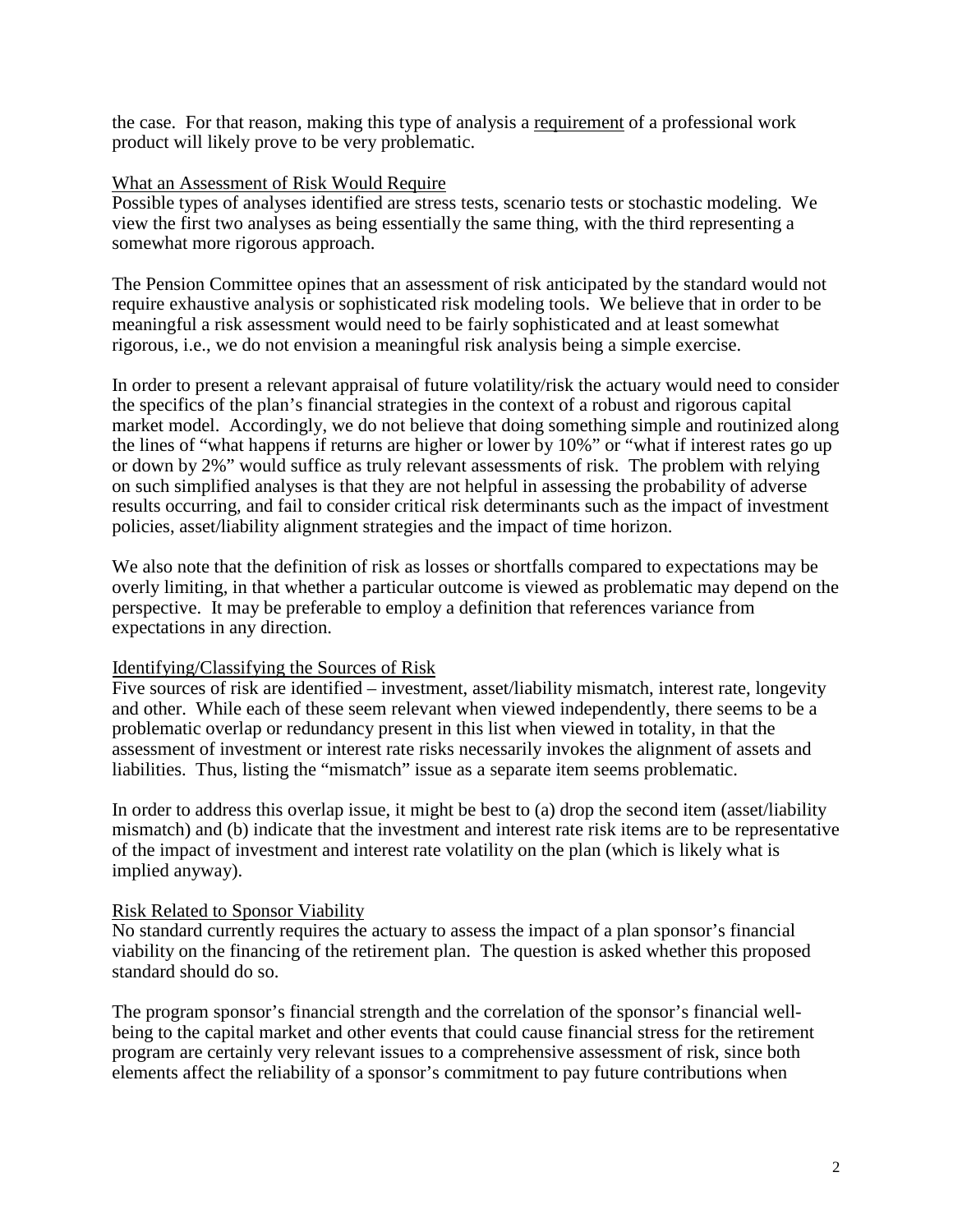needed to make up potential future funding shortfalls. Thus, any assessment of risk to the plan should reasonably be considered in the context of the plan sponsor's ability to shoulder that risk.

However, requiring the actuary to perform what is essentially an "enterprise risk" evaluation that extends beyond the plan's financials to encompass an analysis of the sponsor's business operations would be a very substantial expansion of the actuary's responsibilities. Beyond the impracticalities related to the expansion in scope of a typical project, it may also be unrealistic to presume that such assessments could be delivered by retirement plan actuaries given their level of training and the information made available to them as part of the valuation assignment.

# Application to OPEB Plans

The stated intention is to apply the provisions of this standard to retiree welfare benefits. We believe that this broader scope requires a bit more focus on the risks specifically entailed by retiree welfare plans and how those risks differ from those entailed by pension plans. Assuming that is done, the piece should probably be relabeled more generically, e.g., to cover "retirement plans" rather than "pension plans."

# Other/Miscellaneous Comments

- The definition of risk outlined in Section 2.1 may be overly limiting in that it refers to the "potential of future losses or shortfalls." Any valid assessment of risk would of course need to address both the probability and consequences related to the potential range of future experience.
- The connection of a risk assessment to any particular valuation assumption seems rather tenuous. The types of volatility analyses proposed to be performed by the actuary are not restricted to the impact of any one particular assumption, but rather apply to the plan as a whole and the totality of its future experience. For this reason, the fact that a given assumption may be "prescribed by applicable law" does not seem very relevant to the requirement for an actuary to perform a risk assessment. Said another way, the plan bears financial and demographic risks no matter how the assumptions are set. We would also note that in many cases there are options available for setting assumptions even when those assumptions are prescribed.
- A similar issue arises with the exemption for "reliance on other sources." Again, there is risk that is relevant to the plan's future viability that could be quantified regardless of how a particular assumption is set.
- We believe that any requirements for risk assessment should apply equally to actuarial reports performed with regard to social insurance programs.

# **Defining a More Feasible Approach**

Other ASOPs – specifically ASOPs 4 and 41 (relevant excerpts attached) – address the analysis and communication of risk. Their requirements are of course much less rigorous than what is proposed in this document. While, as already noted, we are not convinced that the actuary should be required to quantify the risk aspects with each assignment, we do believe that a discussion of the risk elements might reasonably be required.

The required disclosures related to risk might be expanded beyond what is currently defined in the existing ASOPs. Such expanded disclosures might be viewed as more or less appropriate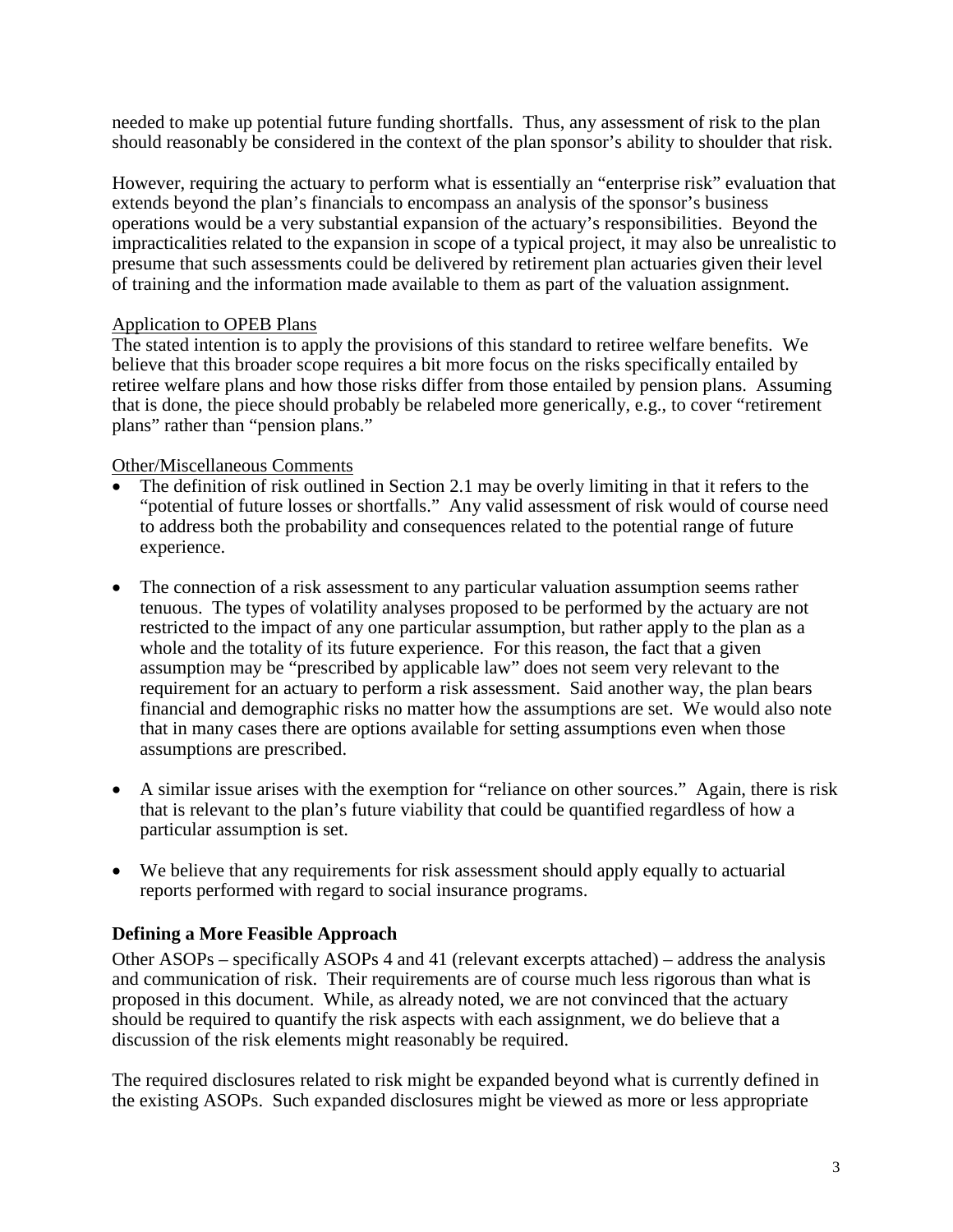depending on the purpose of the measurement. For example, a focus on volatility-related considerations might be more relevant in the case of forecast studies, i.e., where results go beyond the presentation of point-in-time measurements, and less necessary in reports whose focus is more limited, such as a valuation report that addresses statutory requirements.

In any event, the requirements of all relevant ASOPs would need to be coordinated so as to avoid uncertainty and confusion about what is required.

#### **\*\*\*\*\*\*\*\*\*\*\*\*\*\*\*\*\*\***

We again thank you for affording us this opportunity to provide feedback on the discussion draft. We would be pleased to provide additional detail on any of these comments. Please contact David Goldfarb, the Academy's pension policy analyst (202-785-7868, goldfarb@actuary.org) if you have any questions or comments.

Sincerely,

John H. Moore, MAAA, FSA, FCA, EA Vice President, Pension Practice Council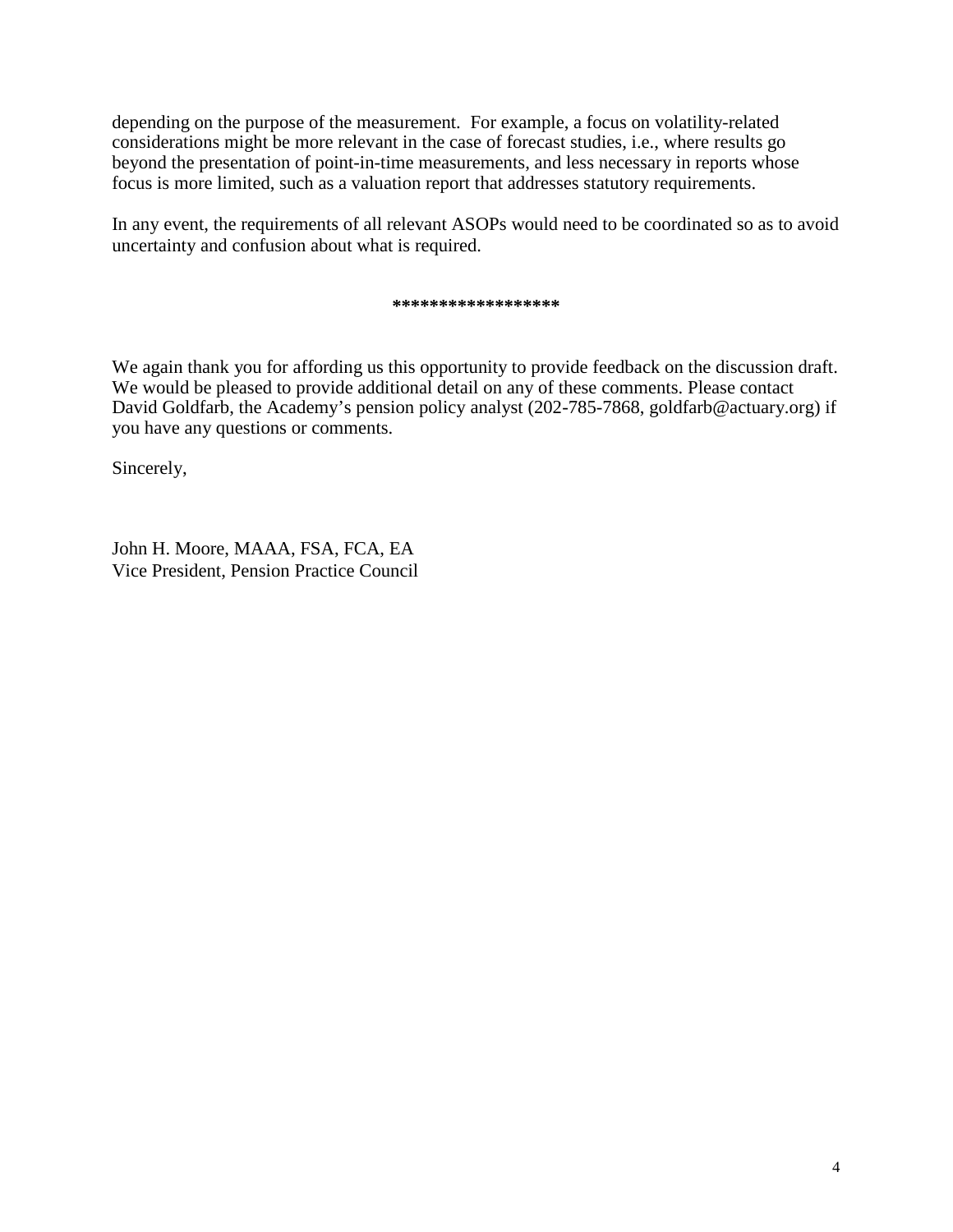# **ASOP EXCERPTS**

# **ASOP 41 Draft**

3.3 Disclosures Within an Actuarial Report

Consideration of the items to be disclosed is an important part of the preparation of any actuarial communication.

3.3.1 Uncertainty or Risk

The actuary should consider what cautions regarding possible uncertainty or risk in any results should be included in the actuarial report.

4.1.3 Disclosures in Actuarial Reports

**\_\_\_\_\_\_\_\_\_\_\_\_\_\_\_\_\_\_\_\_\_\_\_\_\_\_\_\_\_\_**

Any actuarial report should disclose the following information unless it is inappropriate to do so:

e. any cautions about risk and uncertainty.

# **ASOP 4 Draft**

Purpose of Measurement

3.3.3 Risk or Uncertainty—Consistent with section 3.4.1 of ASOP No. 41, the actuary should consider the risk or uncertainty inherent in the measurement assumptions and methods and how the actuary's measurement treats such risk or uncertainty.

3.15 Volatility—If the scope of the actuary's assignment includes an analysis of the potential range of future pension obligations, costs, contributions, or funded status, the actuary should consider sources of volatility that, in the actuary's professional judgment, are significant. Examples of potential sources of volatility include the following:

a. plan experience differing from that anticipated by the economic or demographic assumptions, as well as the effect of new entrants;

b. changes in economic or demographic assumptions;

c. the effect of discontinuities in applicable cost or funding regulations, such as full funding limitations, the end of amortization periods, or liability recognition triggers;

d. the delayed effect of smoothing techniques, such as the pending recognition of prior experience losses; and

e. patterns of rising or falling cost expected when using a particular actuarial cost method for the plan population.

In analyzing potential variations in economic and demographic experience or assumptions, the actuary should exercise professional judgment in selecting a range of variation in these factors and in selecting a methodology by which to analyze them, consistent with the scope of the assignment.

#### 4.1 Communication Requirements

i. the type of actuarial present value contained in the actuary's work product (plan-asset-based or not based on plan assets as described in section 3.7) and a general description of the implications of the chosen actuarial present value type. For example, if the present value is asset based, the actuary may include a statement that the use of such values may create incentives to adopt riskier investment policies that increase expected return and lead to lower reported cost or improve the plan's reported funded status. As another example, if the actuarial present value is not based on